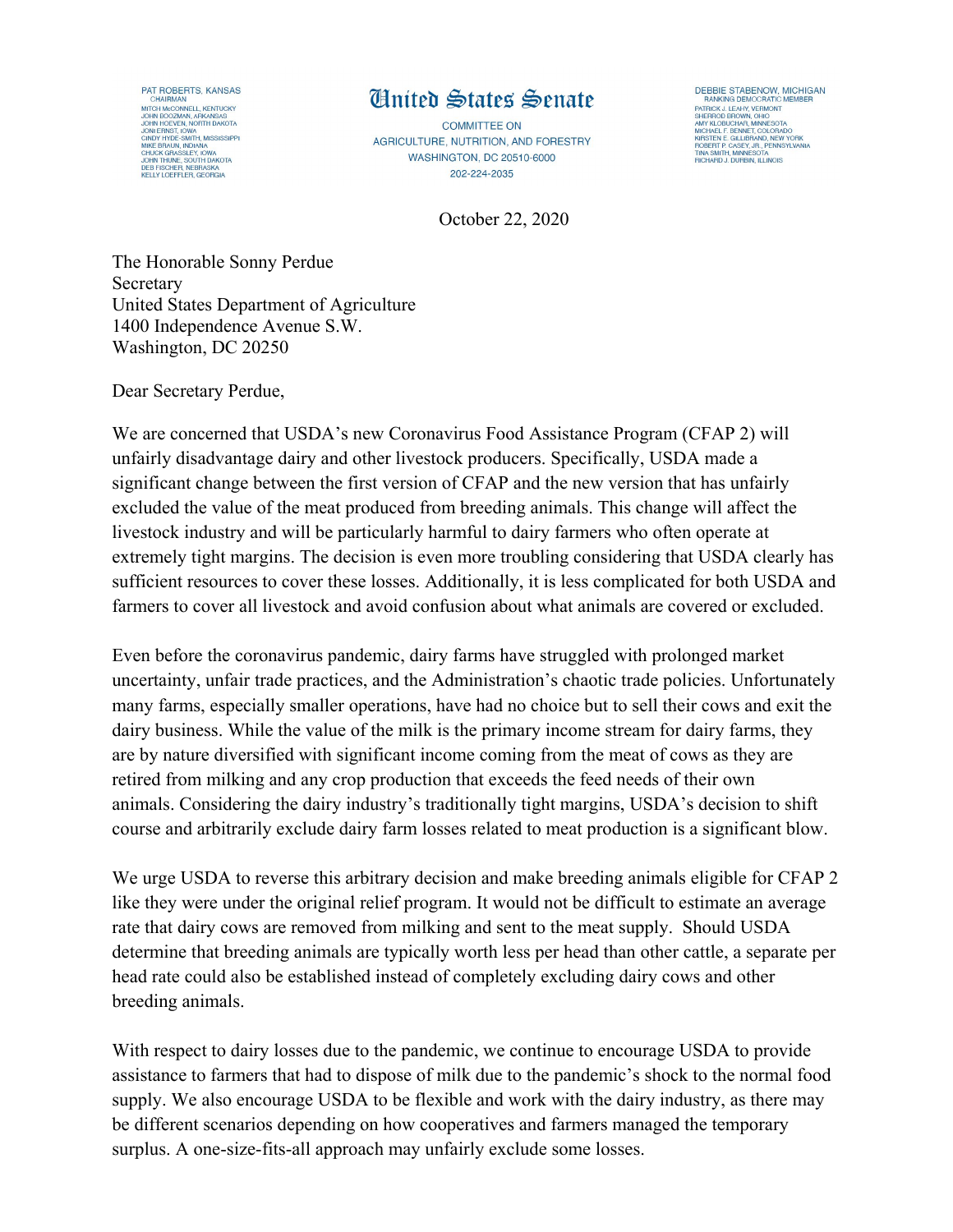While we are particularly concerned with barriers preventing dairy farms from accessing this critical assistance, the exclusion of breeding animals in the other segments will also create unnecessary inequities. In particular, some farmers have sought out opportunities to specialize and are arbitrarily excluded by the USDA decision. For example, some farms have focused on developing superior genetics and supplying animals to other farmers that breed them and produce the animals that go directly for meat or wool production. These producers will clearly be experiencing pandemic related losses as the farmers they supply have had to reduce purchases, but the breeding animal decision by USDA completely excludes any assistance for these specialized farms.

Finally, in addition to the unfairness of excluding losses from certain segments of meat production, USDA's decision to not cover all animals unnecessarily complicates the sign-up process for Farm Service Agency field staff and farmers. Setting a fair payment rate for all animals, including breeding animals, would largely avoid the difficult job of trying to define the 'intended use' of each calf, lamb, piglet or kid born and expecting farmers or USDA field staff to validate those determinations.

Thank you for considering our request for USDA to reverse the decision to exclude breeding animals like dairy cows from CFAP 2. Congress recently provided the requested early refill of the Commodity Credit Corporation borrowing authority in the Continuing Resolution enacted on September 30, providing USDA with sufficient resources to correct this unfair decision.

Sincerely,

/s/ Debbie Stabenow /s/ Patrick Leahy Debbie Stabenow Patrick Leahy

Tammy Baldwin Robert P. Casey, Jr. United States Senator United States Senator

/s/ Angus S. King, Jr. /s/ Bernard Sanders Angus S. King, Jr. Bernard Sanders United States Senator United States Senator

/s/ Ron Wyden /s/ Amy Klobuchar Ron Wyden Amy Klobuchar United States Senator United States Senator

United States Senator United States Senator

/s/ Tammy Baldwin /s/ Robert P. Casey, Jr.